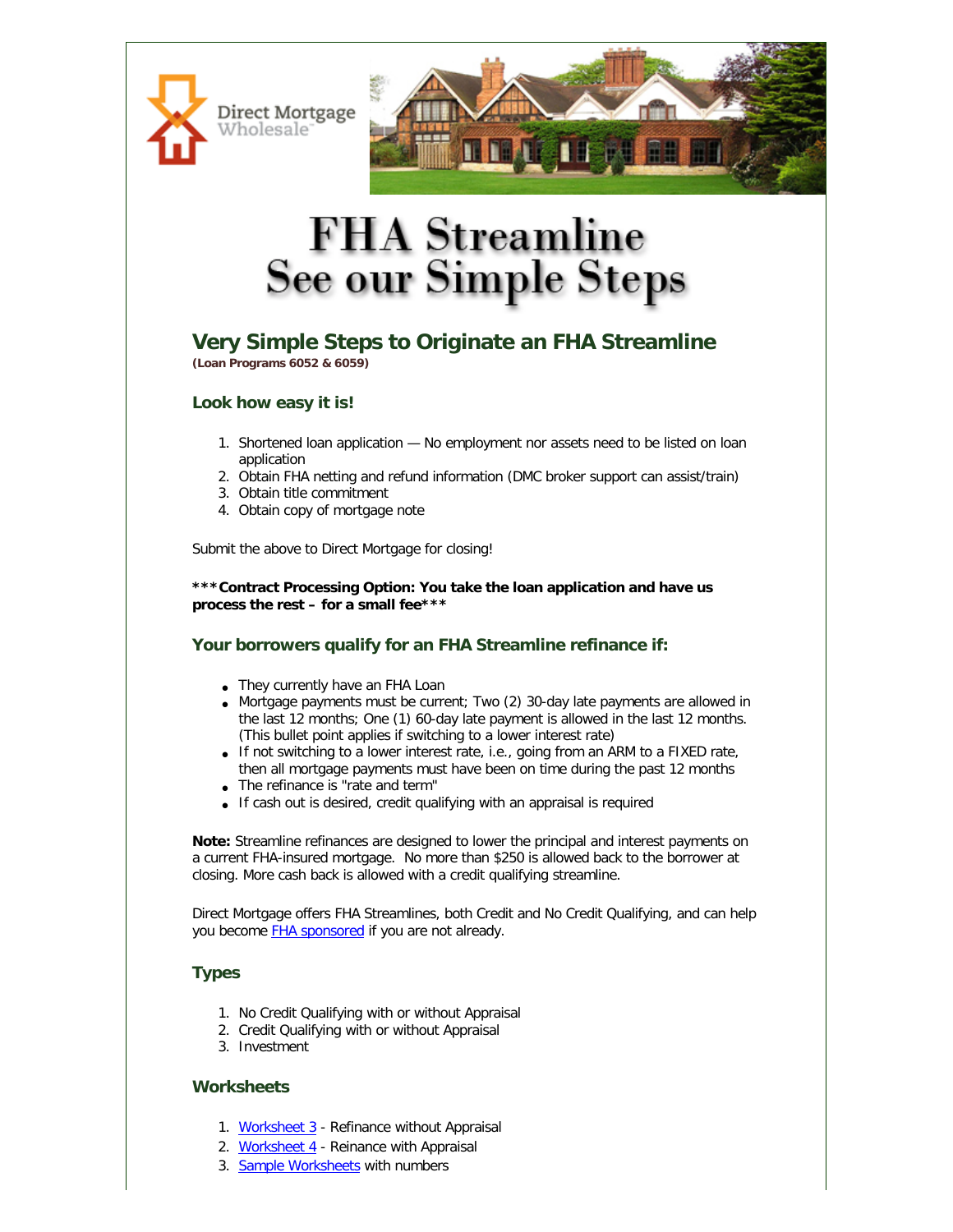### **No Credit Qualifying**

- 1. Without Appraisal (Worksheet 3)
	- o Maximum loan amount may not exceed the Original Principal Balance
- 2. With Appraisal (Worksheet 4)
	- ❍ Maximum loan amount may not exceed the Appraisal Calculation
	- o Usually used when Rate Pricing does not yield enough to cover all loan costs
- 3. Original Borrowers must be on the new loan
	- ❍ Exception only in case of death or divorce
		- Divorce: Quit claim / 6 months / Borrower has demonstrated payment history
	- ❍ Adding Borrowers to title is always permitted
- 4. Mortgage rating
	- $\frac{3}{2}$  12 month rating required
	- $\circ$  If property owned < 12 mos need HUD-1 to show date of purchase
	- ❍ Mortgage being refinanced must be current for the month in which loan is being closed
		- Payment due may be brought to closing in cash funds do not have to be verified
		- Payment for month due may NOT be financed in principal reduction calculation
			- Principal Reduction Calculation worksheet

## **Credit Qualifying**

- 1. Purpose
	- ❍ When deleting an original borrower from title
	- ❍ When decreasing the term of a mortgage which results in an increase in P&I > 20%
- 2. Verification of employment, income and full RMCR is required to demonstrate borrower's ability to repay loan with reasonable assurance. Standard DTI with UW's discretion to determine higher DTI is warranted based on history.

### **Investment Streamlines**

1. Calculation limited to existing principal balance, no other fees or costs allowed, less any MIP refund

## **Loan Types**

- 1. ARM to ARM
	- ❍ Must result in an immediate payment reduction
	- ❍ Max interest rate may not exceed Max rate of previous loan
- 2. ARM to FIXED
	- ❍ Interest rate on new loan cannot exceed 2% above the CURRENT rate on the ARM
- 3. ARMS may only be used for Owner Occupied Properties
- 4. 1 YR ARM with LTV > 95
- 5. HYBRID ARM to FIXED
	- ❍ Payment may not increase more than 20% from the current payment
- 6. HYBRID ARM to HYBRID ARM
	- ❍ Must result in an immediate payment reduction
- 7. FIXED to ARM
	- ❍ Interest rate on new loan MUST be at least 2% lower than current rate
- 8. FIXED to HYBRID ARM
	- ❍ Must result in an immediate payment reduction
- 9. FIXED to FIXED
	- ❍ Rate or payment must be lower

### **Mortgage Insurance Requirements**

- 1. Loans with terms GREATER than 15 yrs
	- ❍ 1.5% UFMIP and .5% monthly
	- o Cancelled when LTV reaches 78%